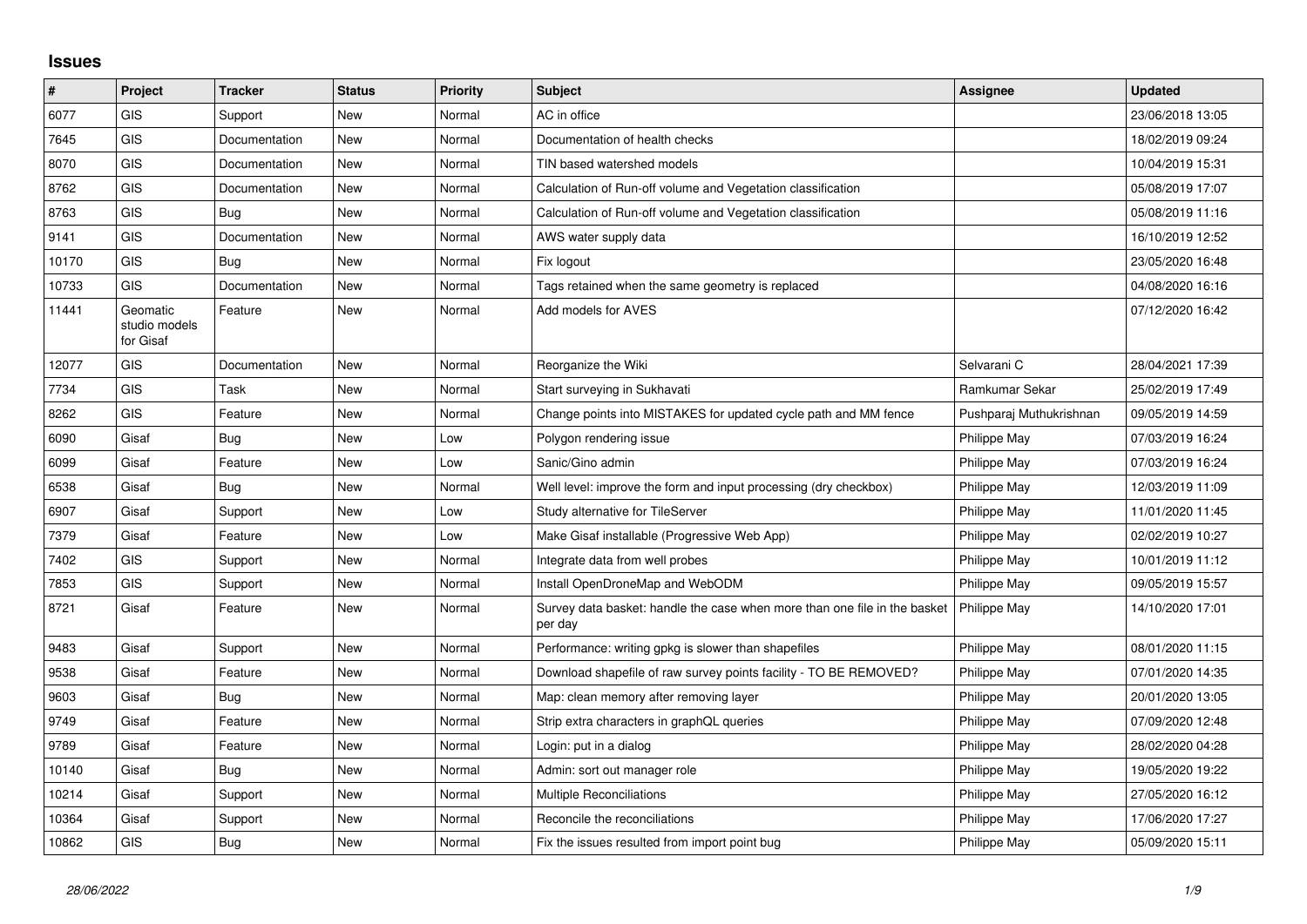| #     | Project                                | <b>Tracker</b> | <b>Status</b> | <b>Priority</b> | <b>Subject</b>                                                                            | Assignee            | <b>Updated</b>   |
|-------|----------------------------------------|----------------|---------------|-----------------|-------------------------------------------------------------------------------------------|---------------------|------------------|
| 10991 | Gisaf                                  | Bug            | New           | Normal          | Graph of Average rainfall by month in Dashboard - limited viewing area<br>when zooming in | Philippe May        | 17/09/2020 14:49 |
| 11071 | Gisaf                                  | Support        | <b>New</b>    | Normal          | Reconciliation: cannot find some points                                                   | Philippe May        | 01/10/2020 13:03 |
| 11081 | Gisaf                                  | Support        | New           | Normal          | Gisaf doesn't allowed multiple reconciliation                                             | Philippe May        | 01/10/2020 15:00 |
| 11486 | <b>GIS</b>                             | Feature        | New           | Normal          | Button Labels for wells details                                                           | Philippe May        | 21/12/2020 10:26 |
| 11506 | GIS                                    | Documentation  | New           | Normal          | Article on wells levels graphs                                                            | Philippe May        | 21/12/2020 16:41 |
| 11678 | Geomatic<br>studio models<br>for Gisaf | Feature        | New           | Normal          | Add new models for AVES                                                                   | Philippe May        | 02/02/2021 12:13 |
| 11898 | GIS                                    | Support        | New           | Normal          | Add Aurogreen Weather Station                                                             | Philippe May        | 17/03/2021 12:10 |
| 12051 | <b>GIS</b>                             | Support        | New           | Normal          | Update pgadmin                                                                            | Philippe May        | 22/04/2021 12:57 |
| 12646 | Geomatic<br>studio models<br>for Gisaf | Feature        | New           | Normal          | Add and import new data from Johan for OFC                                                | Philippe May        | 01/08/2021 19:46 |
| 13766 | Gisaf                                  | Bug            | <b>New</b>    | Normal          | OGCAPI: make async                                                                        | Philippe May        | 11/03/2022 14:39 |
| 13847 | <b>GIS</b>                             | Support        | New           | Urgent          | Gisaf not responding                                                                      | Philippe May        | 01/04/2022 17:08 |
| 13901 | <b>GIS</b>                             | Bug            | New           | Normal          | Map: style of the category with status 'E' is always applied                              | Philippe May        | 12/04/2022 11:01 |
| 13985 | Gisaf                                  | Bug            | New           | High            | Gisaf is hanged                                                                           | Philippe May        | 29/04/2022 22:15 |
| 6070  | Gisaf                                  | Support        | New           | Normal          | A survey of 3D GIS Models                                                                 | Pavneet Kaur        | 05/02/2019 12:47 |
| 7608  | GIS                                    | Task           | New           | Low             | creating a structure for tags                                                             | Pavneet Kaur        | 15/03/2019 14:58 |
| 7651  | <b>GIS</b>                             | Task           | <b>New</b>    | Normal          | Create the Proposed shapefile layers                                                      | Payneet Kaur        | 13/02/2019 15:44 |
| 7724  | GIS                                    | Task           | New           | Normal          | Publish CZ and IDZ- Water Project> on Gisaf                                               | Pavneet Kaur        | 15/03/2019 14:55 |
| 7776  | GIS                                    | Feature        | <b>New</b>    | High            | Text on IZ CAD file                                                                       | Pavneet Kaur        | 26/02/2019 12:57 |
| 7795  | <b>GIS</b>                             | Support        | New           | Normal          | Open SOurce software tutorials on water management from youtube -<br>Hatari Labs          | Pavneet Kaur        | 12/03/2019 16:33 |
| 7817  | GIS                                    | Feature        | New           | Normal          | Updating dates for 66 records in the Benches attribute table.                             | Pavneet Kaur        | 15/03/2019 15:03 |
| 7836  | GIS                                    | Task           | New           | Normal          | Bobby well missing                                                                        | Pavneet Kaur        | 15/03/2019 15:04 |
| 7857  | GIS                                    | Task           | New           | Normal          | Add new wells in gisaf                                                                    | Pavneet Kaur        | 08/03/2019 16:06 |
| 7858  | <b>GIS</b>                             | Task           | New           | Normal          | Harvest data of wells to be entered in Gisaf                                              | Pavneet Kaur        | 08/03/2019 16:07 |
| 7913  | GIS                                    | Task           | New           | High            | Editing to be done in GISAF                                                               | Pavneet Kaur        | 15/03/2019 14:42 |
| 7643  | GIS                                    | Task           | New           | Normal          | Health check-up in the RZ                                                                 | Meera Natarajan     | 18/02/2019 09:25 |
| 7698  | GIS                                    | Task           | New           | Normal          | EC & pH meter                                                                             | Meera Natarajan     | 20/02/2019 10:01 |
| 7721  | GIS                                    | Task           | New           | Normal          | create template for health check-up                                                       | Meera Natarajan     | 20/02/2019 11:58 |
| 8303  | GIS                                    | Task           | New           | High            | Health check up residential zone (Priority 1 list)                                        | Meera Natarajan     | 14/05/2019 11:29 |
| 7762  | GIS                                    | Documentation  | New           | Normal          | WEb resources for Open Drone Map                                                          | Giulio Di Anastasio | 25/02/2019 10:34 |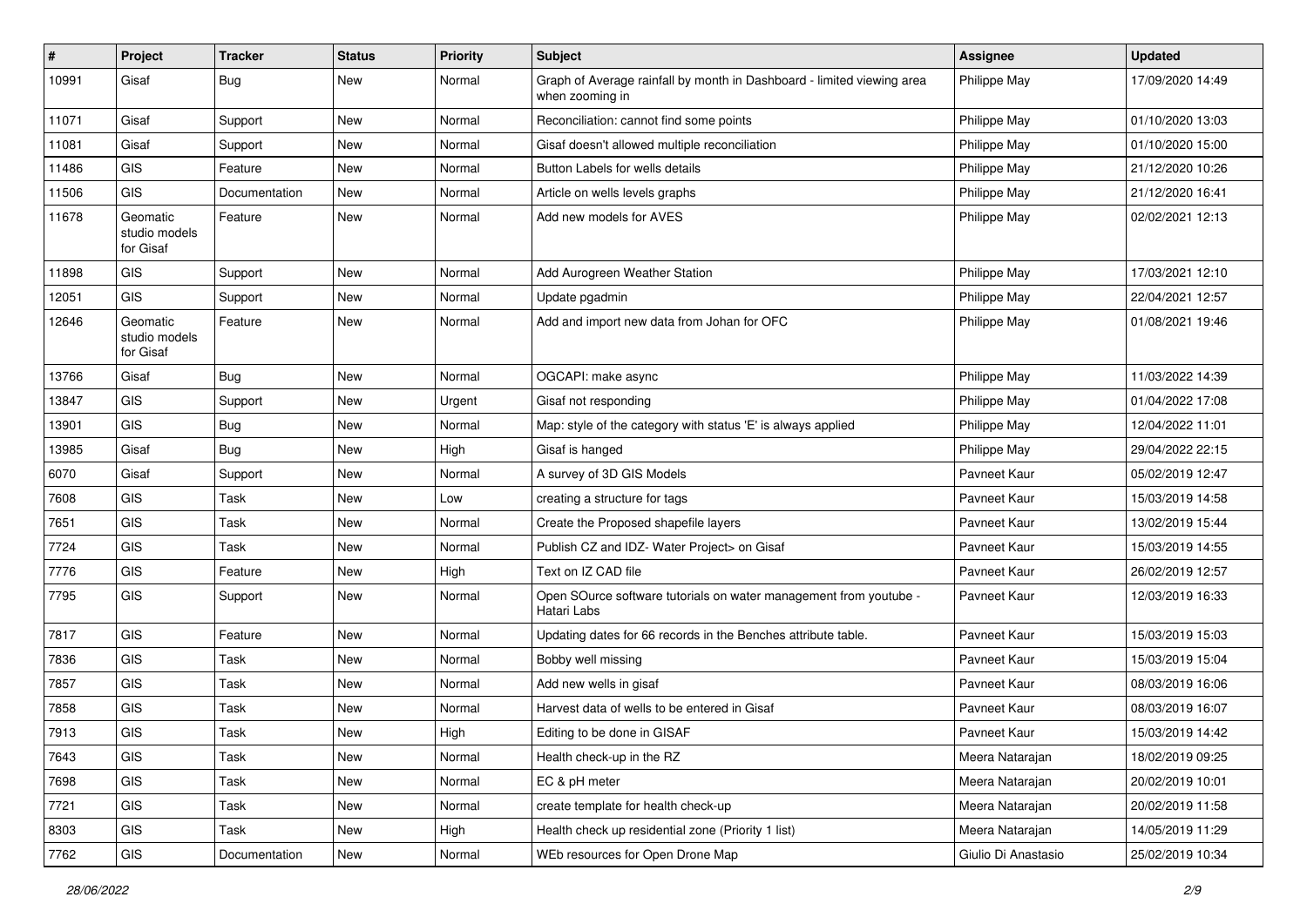| #     | Project                     | <b>Tracker</b> | <b>Status</b> | <b>Priority</b> | <b>Subject</b>                                                                                       | Assignee            | <b>Updated</b>   |
|-------|-----------------------------|----------------|---------------|-----------------|------------------------------------------------------------------------------------------------------|---------------------|------------------|
| 7789  | GIS                         | Task           | <b>New</b>    | Normal          | Cross check Johnny's well id 54 EGB007 - DEPTH is not correct in Harvest Giulio Di Anastasio<br>data |                     | 27/02/2019 16:58 |
| 8787  | GIS                         | Support        | <b>New</b>    | Normal          | In Wastless P49 points are in text, we can't able to upload in gsaf                                  | Giulio Di Anastasio | 13/08/2019 17:10 |
| 10196 | GIS                         | Documentation  | New           | Normal          | Reconciliation of points in tables not at raw level. (Polygon, Line)                                 | Giulio Di Anastasio | 26/05/2020 14:37 |
| 10228 | Gisaf                       | Bug            | <b>New</b>    | Normal          | Telephone box: geopackage error while downloading, geometry wrong in<br>shape file                   | Giulio Di Anastasio | 28/05/2020 18:09 |
| 10322 | <b>GIS</b>                  | Support        | <b>New</b>    | Normal          | Resume the basket imports, and review of the new admin baskets                                       | Giulio Di Anastasio | 11/06/2020 17:17 |
| 10344 | Gisaf                       | Bug            | <b>New</b>    | Normal          | Error: No accuracy defined for surveyor Eric Chacra - Baraka and<br>equipment {file.equipment}       | Giulio Di Anastasio | 16/06/2020 04:27 |
| 11329 | GIS                         | Feature        | <b>New</b>    | Normal          | <b>Boundary Stones Updation</b>                                                                      | Giulio Di Anastasio | 12/11/2020 18:03 |
| 11448 | <b>GIS</b>                  | Documentation  | <b>New</b>    | High            | Meaning of colors for wells in the map                                                               | Giulio Di Anastasio | 10/12/2020 11:34 |
| 11497 | <b>GIS</b>                  | Support        | <b>New</b>    | Normal          | Add log book information to raingauges, etc.                                                         | Giulio Di Anastasio | 21/12/2020 14:54 |
| 11648 | Gisaf                       | Documentation  | <b>New</b>    | Normal          | Styling categories                                                                                   | Giulio Di Anastasio | 27/01/2021 16:02 |
| 11685 | GIS                         | Documentation  | <b>New</b>    | Normal          | Daily resampling of rainfall in CSR Weather Station - How is it calculated                           | Giulio Di Anastasio | 04/02/2021 11:14 |
| 11715 | <b>GIS</b>                  | Support        | <b>New</b>    | Normal          | Evaluation of Pastas as an data analysis tool for well levels                                        | Giulio Di Anastasio | 08/02/2021 12:01 |
| 11966 | Gisaf                       | Support        | <b>New</b>    | Normal          | <b>QGIS Graphical Modeler</b>                                                                        | Giulio Di Anastasio | 16/04/2021 13:09 |
| 12714 | Gisaf                       | Feature        | <b>New</b>    | Normal          | Dana well correction factor changed                                                                  | Giulio Di Anastasio | 21/09/2021 12:57 |
| 12850 | <b>GIS</b>                  | Support        | New           | Normal          | Mistakenly deleted ticket about PgAdmin                                                              | Giulio Di Anastasio | 08/09/2021 12:50 |
| 12976 | <b>GIS</b>                  | Feature        | <b>New</b>    | Normal          | Weather Station not recording data on 3rd October 2021                                               | Giulio Di Anastasio | 05/10/2021 23:07 |
| 13259 | GIS                         | Support        | <b>New</b>    | Normal          | Wrong data from CSR AmbientWeather weather station                                                   | Giulio Di Anastasio | 03/02/2022 16:31 |
| 13445 | <b>GIS</b>                  | Support        | <b>New</b>    | Normal          | Jupyter notebook for rnoff calculation: kernel not connecting                                        | Giulio Di Anastasio | 03/02/2022 17:22 |
| 13478 | Gisaf                       | Bug            | <b>New</b>    | Normal          | gisaf.csr.av refused to connect                                                                      | Giulio Di Anastasio | 08/01/2022 14:52 |
| 13597 | GIS                         | Feature        | <b>New</b>    | Normal          | Courage well: tags to add after publishing                                                           | Giulio Di Anastasio | 03/02/2022 17:14 |
| 13992 | <b>GIS</b>                  | Documentation  | <b>New</b>    | Normal          | Units for Wind speed in automatic weather stations                                                   | Giulio Di Anastasio | 30/04/2022 19:37 |
| 7578  | GIS                         | Task           | New           | Normal          | Preparation regarding the meeting with gilles                                                        | Dorian Nadaud       | 06/02/2019 16:08 |
| 8016  | GIS                         | Task           | <b>New</b>    | Normal          | Handling Exception in Python Scripts, Logging and Creating and<br>Publishing to a Git Repository     | Debojyoti Mallick   | 03/05/2019 11:14 |
| 8567  | <b>GIS</b>                  | Task           | <b>New</b>    | Normal          | Delaunay 2D and 3D triangulation using catchment points and their<br>elevations                      | Debojyoti Mallick   | 03/07/2019 11:44 |
| 8746  | $\ensuremath{\mathsf{GIS}}$ | Task           | New           | Normal          | Updating and Standardizing Symbology and Color for features in the AV<br>Geomatics Portal.           | Debojyoti Mallick   | 02/08/2019 16:08 |
| 7530  | GIS                         | Task           | New           | Normal          | Check the paint of the piezo boxes                                                                   | Bala Ramachandran   | 02/02/2019 11:34 |
| 7746  | GIS                         | Task           | New           | High            | Sacred Groves well                                                                                   | Bala Ramachandran   | 05/03/2019 11:32 |
| 9735  | GIS                         | Documentation  | New           | Normal          | Disciplane farm well: wrong depth                                                                    | Bala Ramachandran   | 18/02/2020 17:15 |
| 9736  | GIS                         | Support        | New           | High            | Enter correct day and time of the measurements of the wells                                          | Bala Ramachandran   | 18/02/2020 17:23 |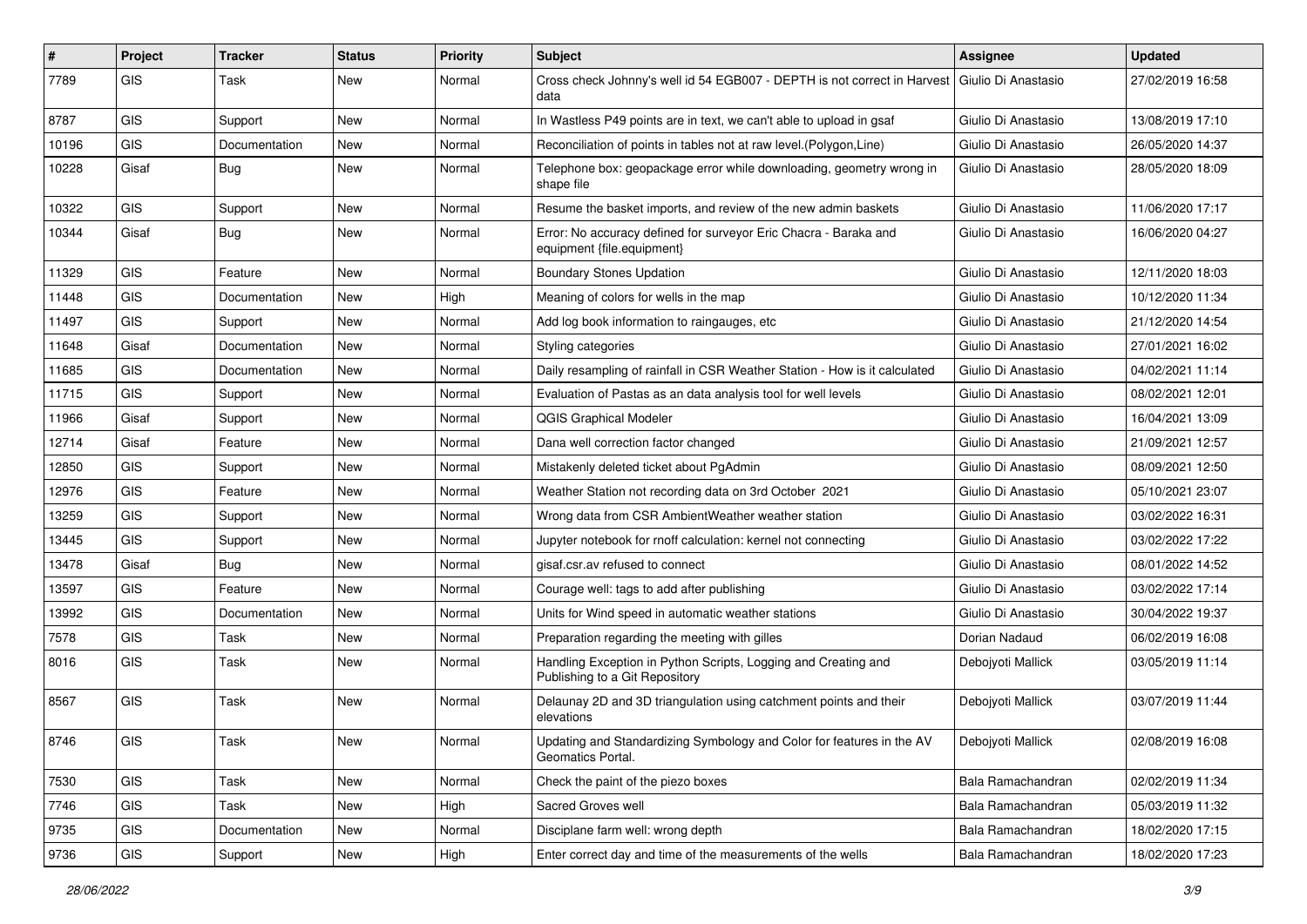| #     | Project    | <b>Tracker</b> | <b>Status</b> | Priority  | <b>Subject</b>                                                                                                       | <b>Assignee</b>         | <b>Updated</b>   |
|-------|------------|----------------|---------------|-----------|----------------------------------------------------------------------------------------------------------------------|-------------------------|------------------|
| 13106 | Gisaf      | Support        | New           | Normal    | Errors                                                                                                               | Bala Ramachandran       | 27/10/2021 17:02 |
| 13107 | Gisaf      | Support        | New           | Normal    | Errors                                                                                                               | Bala Ramachandran       | 27/10/2021 19:31 |
| 7120  | <b>GIS</b> | Support        | In Progress   | Normal    | High CPU usage on the server (dom0)                                                                                  | Philippe May            | 26/02/2019 13:10 |
| 7161  | GIS        | Support        | In Progress   | Normal    | Setup remote backup                                                                                                  | Philippe May            | 19/12/2018 10:14 |
| 7584  | Gisaf      | Bug            | In Progress   | Normal    | Error with large integers (graphgl)                                                                                  | Philippe May            | 20/09/2019 10:52 |
| 10291 | <b>GIS</b> | Support        | In Progress   | Normal    | Vacuum DB at reboot                                                                                                  | Philippe May            | 29/10/2021 11:44 |
| 12867 | GIS        | Support        | In Progress   | Normal    | Upgrade server (all virtual machines) to Debian bullseye                                                             | Philippe May            | 25/10/2021 17:34 |
| 13115 | GIS        | Task           | In Progress   | Urgent    | Server not working after power cut                                                                                   | Philippe May            | 29/10/2021 11:05 |
| 13203 | GIS        | Support        | In Progress   | Normal    | Redis server: fix warning relarted to memory allocation                                                              | Philippe May            | 12/11/2021 13:03 |
| 13991 | GIS        | Support        | In Progress   | High      | Gisaf is again hung                                                                                                  | Philippe May            | 30/04/2022 14:01 |
| 6769  | GIS        | Support        | In Progress   | Normal    | Issue in the DXF conversion                                                                                          | Pavneet Kaur            | 04/10/2018 15:00 |
| 8486  | GIS        | Task           | In Progress   | Normal    | Understanding how to generate a DSM (Digital Surface Model) or DEM<br>(Digital Elevation Model) using Survey Points. | Deboivoti Mallick       | 03/07/2019 11:44 |
| 11260 | Gisaf      | Support        | Resolved      | Normal    | Reconciliation is not happening                                                                                      |                         | 03/11/2020 11:32 |
| 11262 | Gisaf      | Support        | Resolved      | Normal    | importing Error                                                                                                      |                         | 04/11/2020 14:49 |
| 11933 | Gisaf      | Support        | Resolved      | Normal    | Importing Error                                                                                                      |                         | 30/03/2021 14:55 |
| 10979 | Gisaf      | Bug            | Resolved      | Normal    | Line work import: no geometries?                                                                                     | Selvarani C             | 17/09/2020 01:08 |
| 11691 | Gisaf      | Support        | Resolved      | Normal    | Error on when importing geopackage                                                                                   | Selvarani C             | 18/03/2021 11:28 |
| 7548  | <b>GIS</b> | Task           | Resolved      | Normal    | To finish the Kalpana line work and Shape file and include the D, E Cad<br>and shape file to master file             | Pushparaj Muthukrishnan | 03/05/2019 11:38 |
| 7574  | GIS        | Task           | Resolved      | Normal    | Survey in Maduca                                                                                                     | Pushparaj Muthukrishnan | 26/02/2019 14:42 |
| 7778  | GIS        | Task           | Resolved      | Normal    | To fines the survey work in Sukhavati Community by 09/03/2019                                                        | Pushparaj Muthukrishnan | 03/05/2019 11:37 |
| 7784  | <b>GIS</b> | Task           | Resolved      | Immediate | In Invocation Unpaved road is missing in gisaf                                                                       | Pushparaj Muthukrishnan | 23/03/2019 10:32 |
| 7786  | <b>GIS</b> | Task           | Resolved      | Low       | To take a photo of Boundary Stone and position                                                                       | Pushparaj Muthukrishnan | 03/05/2019 11:36 |
| 7814  | GIS        | Task           | Resolved      | Normal    | RTK coordinates of Drone targets                                                                                     | Pushparaj Muthukrishnan | 03/05/2019 11:35 |
| 7839  | GIS        | Task           | Resolved      | Normal    | Bush vs Bush Area - mismatch                                                                                         | Pushparaj Muthukrishnan | 23/03/2019 10:30 |
| 7937  | <b>GIS</b> | <b>Bug</b>     | Resolved      | Normal    | Retention wall is not properly display in GIS,                                                                       | Pushparaj Muthukrishnan | 23/03/2019 15:52 |
| 3368  | GIS        | <b>Bug</b>     | Resolved      | Urgent    | Cannot upload data                                                                                                   | Philippe May            | 21/12/2016 12:10 |
| 3410  | GIS        | Support        | Resolved      | High      | Map website to http://water.auroville.org.in                                                                         | Philippe May            | 27/12/2016 22:41 |
| 3472  | Gisaf      | Feature        | Resolved      | Normal    | Weather station graphs: choice of parameters                                                                         | Philippe May            | 10/03/2019 14:52 |
| 5033  | Gisaf      | Feature        | Resolved      | Normal    | Add an option to display a base line in the bar charts                                                               | Philippe May            | 04/01/2018 01:09 |
| 5618  | Gisaf      | Feature        | Resolved      | Low       | Export layers as DXF                                                                                                 | Philippe May            | 05/03/2019 12:42 |
| 5974  | Gisaf      | <b>Bug</b>     | Resolved      | Normal    | Issues in uploading readings into GISAF using interface                                                              | Philippe May            | 06/02/2019 09:25 |
| 5978  | GIS        | Task           | Resolved      | High      | Registration for Bangalore Open Street Map conference                                                                | Philippe May            | 11/06/2018 11:56 |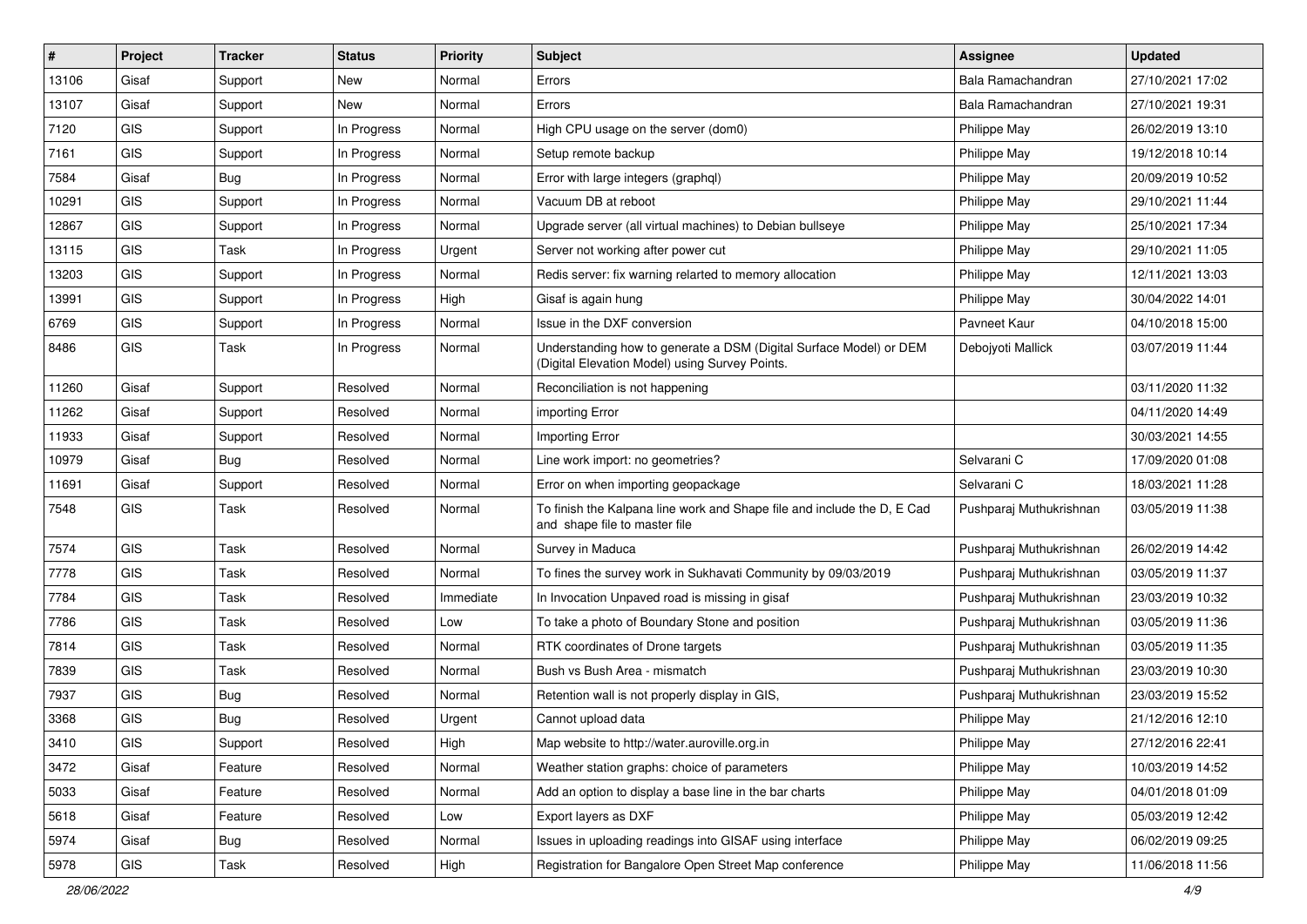| $\vert$ # | Project                                | <b>Tracker</b> | <b>Status</b> | <b>Priority</b> | Subject                                                                             | <b>Assignee</b> | <b>Updated</b>   |
|-----------|----------------------------------------|----------------|---------------|-----------------|-------------------------------------------------------------------------------------|-----------------|------------------|
| 5988      | Gisaf                                  | <b>Bug</b>     | Resolved      | Normal          | problem with the flow from origin of wastewater to the component                    | Philippe May    | 08/06/2018 15:14 |
| 6069      | Gisaf                                  | Task           | Resolved      | Normal          | wwtp output and flow component - output                                             | Philippe May    | 22/06/2018 15:15 |
| 6494      | GIS                                    | Support        | Resolved      | Normal          | Add CC copyright on data                                                            | Philippe May    | 31/08/2018 21:19 |
| 6954      | GIS                                    | Support        | Resolved      | Normal          | Create a VM for DB                                                                  | Philippe May    | 10/11/2018 16:02 |
| 6990      | GIS                                    | Support        | Resolved      | Normal          | Create a VM for Notebooks                                                           | Philippe May    | 10/11/2018 15:57 |
| 7156      | <b>GIS</b>                             | Support        | Resolved      | Normal          | Make server boot again                                                              | Philippe May    | 05/02/2019 11:13 |
| 7343      | GIS                                    | Support        | Resolved      | Normal          | Add layer for locations                                                             | Philippe May    | 02/02/2019 15:25 |
| 7527      | Gisaf                                  | Feature        | Resolved      | Normal          | Give an option to resample data for graphs (eg. rain gauge)                         | Philippe May    | 07/03/2019 16:24 |
| 7551      | GIS                                    | Bug            | Resolved      | Normal          | error while downloading shapefiles from gisaf                                       | Philippe May    | 06/02/2019 09:10 |
| 7552      | GIS                                    | Bug            | Resolved      | Normal          | error in auto import of raw points to point shapefiles                              | Philippe May    | 05/02/2019 11:13 |
| 7554      | <b>GIS</b>                             | Bug            | Resolved      | Normal          | Cannot auto import points for project RZ                                            | Philippe May    | 04/02/2019 16:31 |
| 7696      | Geomatic<br>studio models<br>for Gisaf | Feature        | Resolved      | Normal          | HT Cables shapefile from Johan                                                      | Philippe May    | 25/02/2019 18:54 |
| 7709      | Geomatic<br>studio models<br>for Gisaf | Feature        | Resolved      | Normal          | Waste water treatment plant improvements                                            | Philippe May    | 19/03/2019 23:58 |
| 7710      | Geomatic<br>studio models<br>for Gisaf | Feature        | Resolved      | Normal          | Add fields to the individual components                                             | Philippe May    | 25/02/2019 13:07 |
| 7711      | Geomatic<br>studio models<br>for Gisaf | Feature        | Resolved      | Normal          | Add fields to component types                                                       | Philippe May    | 25/02/2019 13:06 |
| 7725      | Geomatic<br>studio models<br>for Gisaf | Feature        | Resolved      | Normal          | Add a button for generating reports                                                 | Philippe May    | 25/02/2019 13:08 |
| 7813      | Gisaf                                  | Documentation  | Resolved      | Normal          | Including credits for ESRI basemap (Sat, Highways, Labels)                          | Philippe May    | 05/03/2019 12:39 |
| 7935      | Geomatic<br>studio models<br>for Gisaf | Task           | Resolved      | Normal          | Template components in order                                                        | Philippe May    | 20/03/2019 15:18 |
| 7936      | Geomatic<br>studio models<br>for Gisaf | Task           | Resolved      | Normal          | Add the wastewater type to the origin                                               | Philippe May    | 19/03/2019 23:56 |
| 8096      | Geomatic<br>studio models<br>for Gisaf | Task           | Resolved      | Normal          | Creating a Gkpg/shp for elevation points in Basins with category as an<br>attribute | Philippe May    | 24/05/2019 16:57 |
| 8231      | Gisaf                                  | <b>Bug</b>     | Resolved      | Normal          | Fix status in table definition of new categories                                    | Philippe May    | 03/05/2019 17:26 |
| 8246      | GIS                                    | Support        | Resolved      | Normal          | Server down?                                                                        | Philippe May    | 06/05/2019 15:45 |
| 8450      | GIS                                    | Support        | Resolved      | Normal          | Unable to Load Jupyter Lab                                                          | Philippe May    | 10/06/2019 15:52 |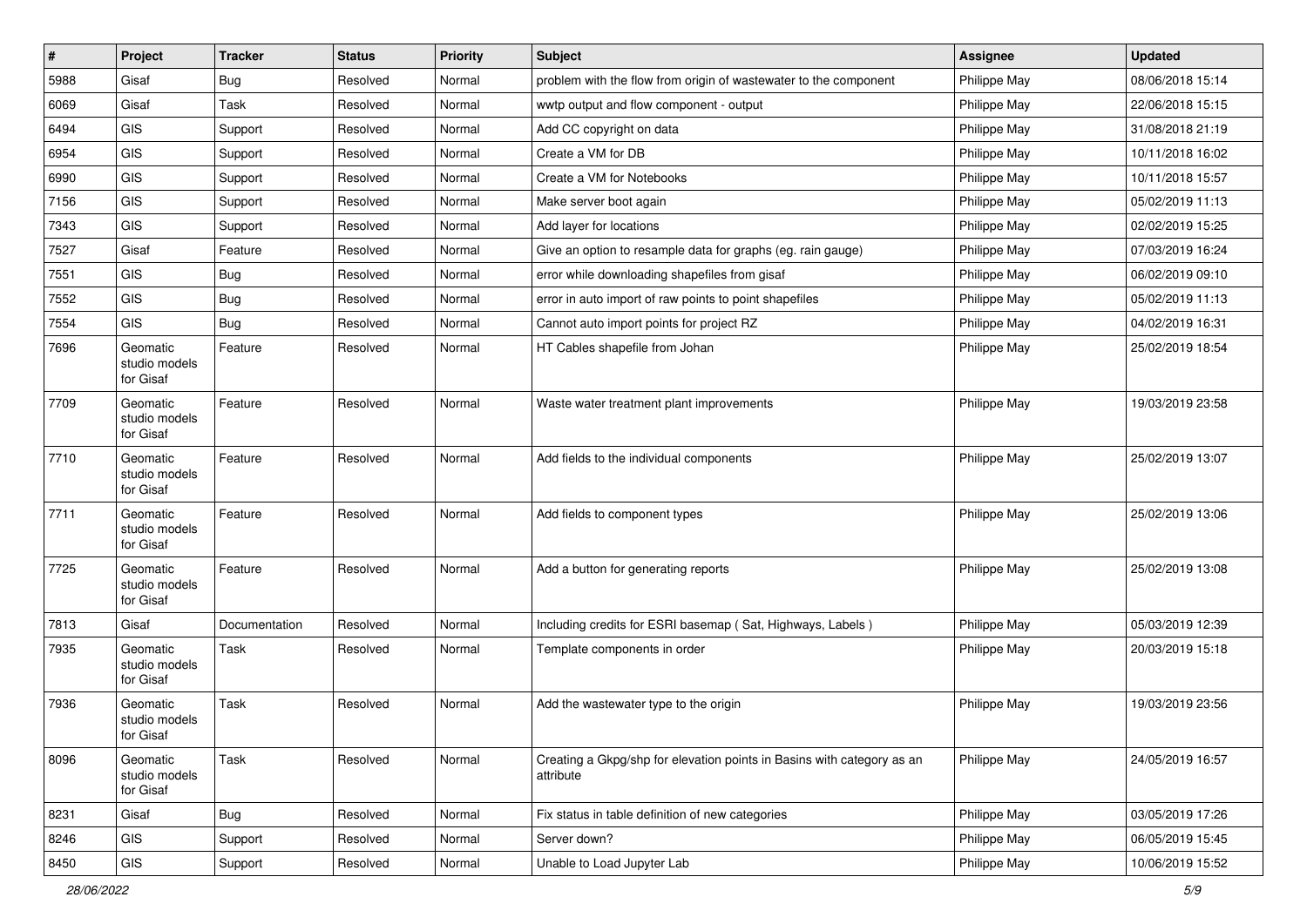| $\sharp$ | Project    | <b>Tracker</b> | <b>Status</b> | <b>Priority</b> | <b>Subject</b>                                                                                        | <b>Assignee</b> | <b>Updated</b>   |
|----------|------------|----------------|---------------|-----------------|-------------------------------------------------------------------------------------------------------|-----------------|------------------|
| 8504     | GIS        | Support        | Resolved      | Normal          | Clean data from the weather station                                                                   | Philippe May    | 04/07/2019 17:05 |
| 8630     | Gisaf      | Feature        | Resolved      | Normal          | Map: add option for filter with status                                                                | Philippe May    | 10/07/2019 16:49 |
| 8669     | Gisaf      | Feature        | Resolved      | Normal          | Groups of map layers                                                                                  | Philippe May    | 26/07/2019 10:51 |
| 8756     | Gisaf      | <b>Bug</b>     | Resolved      | Normal          | Map: handle errors when layers (eg, in base maps) don't actually exist                                | Philippe May    | 02/08/2019 16:40 |
| 9036     | Gisaf      | Bug            | Resolved      | Normal          | Fix login indicator                                                                                   | Philippe May    | 03/10/2019 15:15 |
| 9220     | <b>GIS</b> | Feature        | Resolved      | High            | Setting the daily resampling of weather data starting from 8.30 am                                    | Philippe May    | 08/01/2020 17:57 |
| 9292     | GIS        | Support        | Resolved      | Normal          | Server upgrade to buster                                                                              | Philippe May    | 13/11/2019 12:29 |
| 9463     | <b>GIS</b> | Support        | Resolved      | Normal          | Setup a weather station in Kalpana                                                                    | Philippe May    | 02/11/2021 15:08 |
| 9465     | Gisaf      | <b>Bug</b>     | Resolved      | Normal          | Export plots to PNG missing axis labels                                                               | Philippe May    | 08/01/2020 11:35 |
| 9466     | Gisaf      | Support        | Resolved      | Normal          | Rename "altitude" to "elevation"                                                                      | Philippe May    | 08/01/2020 11:27 |
| 9493     | Gisaf      | <b>Bug</b>     | Resolved      | Normal          | Plotly png download resize frame                                                                      | Philippe May    | 26/12/2019 16:37 |
| 9509     | Gisaf      | Feature        | Resolved      | Normal          | Update angular-plotly to 1.5.0                                                                        | Philippe May    | 04/01/2020 12:05 |
| 9510     | Gisaf      | Feature        | Resolved      | Normal          | Automatically resample to daily when there's too much data                                            | Philippe May    | 01/01/2020 14:12 |
| 9516     | Gisaf      | Feature        | Resolved      | Normal          | Map: add option to grab link to the selected feature                                                  | Philippe May    | 02/01/2020 15:42 |
| 9517     | Gisaf      | Feature        | Resolved      | Normal          | Tags: add location                                                                                    | Philippe May    | 03/01/2020 11:54 |
| 9519     | Gisaf      | <b>Bug</b>     | Resolved      | Normal          | Map info: fix icons                                                                                   | Philippe May    | 02/01/2020 13:11 |
| 9534     | Gisaf      | Feature        | Resolved      | Normal          | GeoJson store: systematically use geodataframes                                                       | Philippe May    | 07/01/2020 16:51 |
| 9552     | Gisaf      | Documentation  | Resolved      | Normal          | Weekly resampling - Starts on mondays                                                                 | Philippe May    | 25/07/2020 17:12 |
| 9563     | Gisaf      | Feature        | Resolved      | Normal          | Live layers: add option to link to a map feature                                                      | Philippe May    | 12/01/2020 22:22 |
| 9592     | Gisaf      | Support        | Resolved      | Urgent          | Follow up migration                                                                                   | Philippe May    | 19/01/2020 13:42 |
| 9602     | Gisaf      | <b>Bug</b>     | Resolved      | Normal          | Map: ability to cancel download                                                                       | Philippe May    | 20/01/2020 18:32 |
| 9944     | Gisaf      | Feature        | Resolved      | Normal          | Admin: manage categories                                                                              | Philippe May    | 10/04/2020 12:06 |
| 10014    | Gisaf      | Feature        | Resolved      | Normal          | Interity checks                                                                                       | Philippe May    | 19/05/2020 19:23 |
| 10122    | Gisaf      | <b>Bug</b>     | Resolved      | Normal          | Reconciliation: missing categories                                                                    | Philippe May    | 19/05/2020 02:53 |
| 10123    | Gisaf      | <b>Bug</b>     | Resolved      | Normal          | Basket Upload: store not saved                                                                        | Philippe May    | 19/05/2020 17:36 |
| 10125    | Gisaf      | <b>Bug</b>     | Resolved      | Normal          | Feature with Status other than existing, not showing in the map (example:<br>future building outline) | Philippe May    | 20/05/2020 04:05 |
| 10149    | Gisaf      | <b>Bug</b>     | Resolved      | Normal          | Import basket: fix authorization auto import                                                          | Philippe May    | 09/06/2020 23:09 |
| 10151    | <b>GIS</b> | Feature        | Resolved      | Normal          | PG ADMIN installation on server                                                                       | Philippe May    | 23/05/2020 12:04 |
| 10152    | Gisaf      | Feature        | Resolved      | Normal          | wells list in Measures Tab with only wells having measures                                            | Philippe May    | 10/06/2020 15:05 |
| 10153    | GIS        | Support        | Resolved      | Normal          | Postgis access for Selvarani in QGis                                                                  | Philippe May    | 23/05/2020 12:05 |
| 10180    | Gisaf      | <b>Bug</b>     | Resolved      | Normal          | Error importing Johan's shapefile                                                                     | Philippe May    | 27/05/2020 15:34 |
| 10182    | Gisaf      | Feature        | Resolved      | Normal          | Function to change status of surveyed features                                                        | Philippe May    | 15/07/2020 15:10 |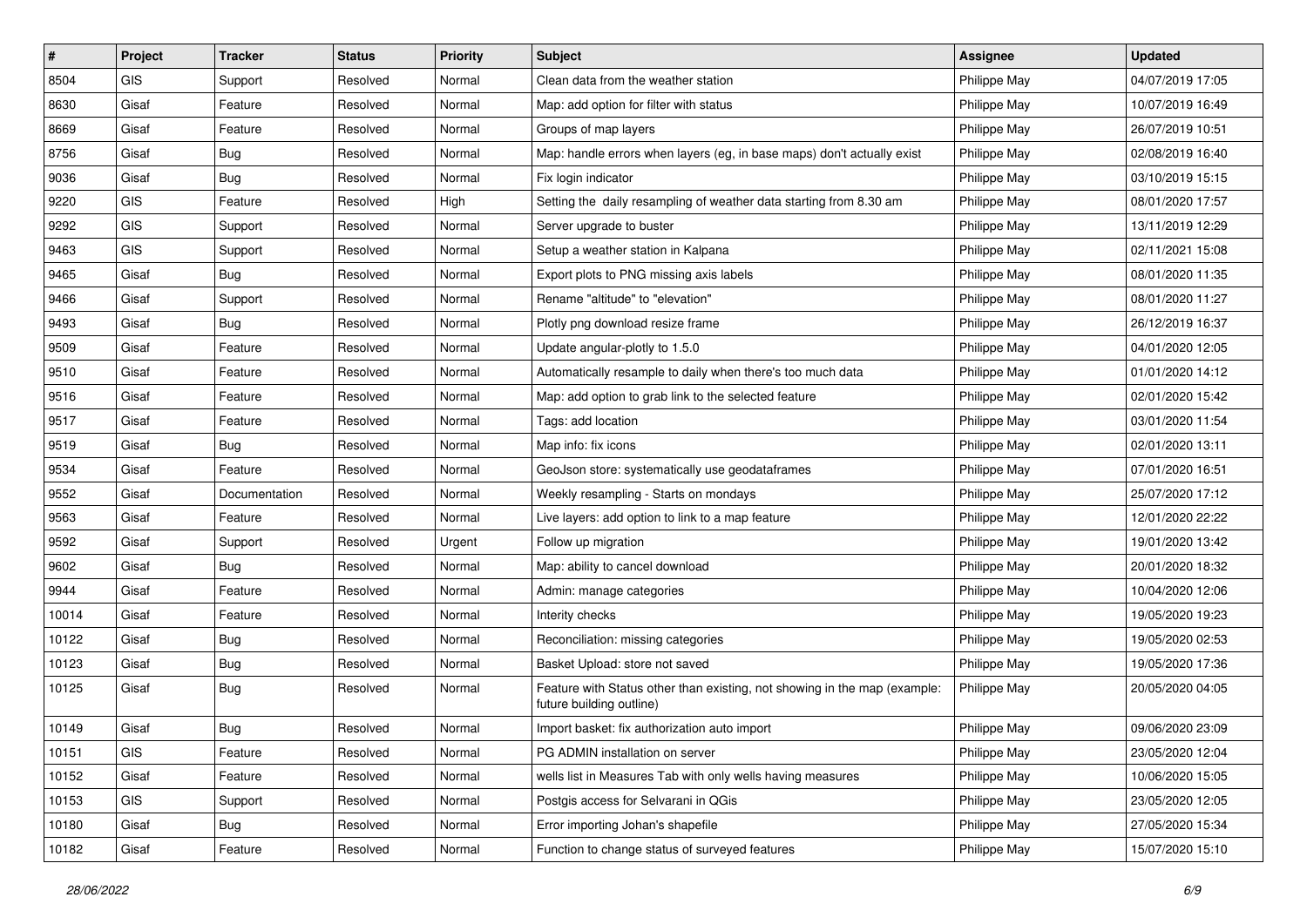| #     | Project | <b>Tracker</b> | <b>Status</b> | <b>Priority</b> | Subject                                                                                                      | Assignee     | <b>Updated</b>   |
|-------|---------|----------------|---------------|-----------------|--------------------------------------------------------------------------------------------------------------|--------------|------------------|
| 10213 | Gisaf   | Bug            | Resolved      | Normal          | Point showing in the reconciliation pop-up but error while reconciling                                       | Philippe May | 26/06/2020 14:37 |
| 10224 | Gisaf   | Support        | Resolved      | Normal          | Update gs.basemaps in Jupyter notebooks                                                                      | Philippe May | 14/06/2021 16:15 |
| 10289 | Gisaf   | Bug            | Resolved      | Normal          | New basket: cannot import raingauge Excel sheet                                                              | Philippe May | 11/06/2020 12:17 |
| 10306 | Gisaf   | Bug            | Resolved      | Normal          | Logout not working                                                                                           | Philippe May | 11/06/2020 12:13 |
| 10323 | GIS     | Bug            | Resolved      | Normal          | Survey points from Eric Chacra: misc issues                                                                  | Philippe May | 03/08/2020 13:11 |
| 10331 | Gisaf   | Feature        | Resolved      | Normal          | Reconciliation: sort layer by alphabetical order                                                             | Philippe May | 12/06/2020 17:45 |
| 10337 | Gisaf   | <b>Bug</b>     | Resolved      | Normal          | Custom layers with a "status" column not displayed on the map                                                | Philippe May | 13/06/2020 17:36 |
| 10360 | Gisaf   | Bug            | Resolved      | Normal          | Cannot import survey: accuracy issue                                                                         | Philippe May | 17/06/2020 01:29 |
| 10400 | Gisaf   | <b>Bug</b>     | Resolved      | Normal          | Map search: works only once                                                                                  | Philippe May | 24/06/2020 12:05 |
| 10407 | Gisaf   | Bug            | Resolved      | Normal          | Live layer DXF export: missing reprojection                                                                  | Philippe May | 23/06/2020 04:24 |
| 10439 | Gisaf   | Bug            | Resolved      | Normal          | Reconciliation: use categories instead of layers                                                             | Philippe May | 27/06/2020 05:21 |
| 10536 | Gisaf   | Feature        | Resolved      | Normal          | Migrate PlottableModel.Actions.download_csv_value to plugins                                                 | Philippe May | 15/07/2020 15:07 |
| 10539 | Gisaf   | Bug            | Resolved      | Normal          | New basket admin: the metadata (surveyor, etc) aren't populated from raw<br>points when importing shapefiles | Philippe May | 15/07/2020 15:02 |
| 10569 | Gisaf   | Feature        | Resolved      | Normal          | Well Masterfile/Repository                                                                                   | Philippe May | 19/12/2020 17:10 |
| 10675 | Gisaf   | Feature        | Resolved      | Normal          | Add attribution on map                                                                                       | Philippe May | 04/07/2021 13:58 |
| 10693 | GIS     | Support        | Resolved      | Normal          | Wrong geometry type for category R54                                                                         | Philippe May | 30/07/2020 12:00 |
| 10728 | Gisaf   | Bug            | Resolved      | Normal          | Cannot download CSV for values                                                                               | Philippe May | 03/08/2020 15:49 |
| 10732 | Gisaf   | <b>Bug</b>     | Resolved      | Normal          | Wind Speed unit                                                                                              | Philippe May | 04/08/2020 16:52 |
| 10740 | Gisaf   | <b>Bug</b>     | Resolved      | Normal          | Change status: issue with projection system                                                                  | Philippe May | 17/09/2020 14:34 |
| 10741 | Gisaf   | Feature        | Resolved      | Normal          | Add a way for changing status of a feature, given its original id                                            | Philippe May | 16/09/2020 17:35 |
| 10819 | Gisaf   | <b>Bug</b>     | Resolved      | Normal          | Evergreen well: popup showing "null" instead of location, status, type                                       | Philippe May | 23/08/2020 23:44 |
| 10829 | Gisaf   | Bug            | Resolved      | Normal          | Missing symbols                                                                                              | Philippe May | 24/08/2020 12:34 |
| 10830 | Gisaf   | Bug            | Resolved      | Normal          | Import issue with raw survey points                                                                          | Philippe May | 30/08/2020 14:45 |
| 10920 | Gisaf   | Feature        | Resolved      | Normal          | Add option to display labels on the map                                                                      | Philippe May | 07/09/2020 11:54 |
| 10948 | Gisaf   | Feature        | Resolved      | Normal          | Add WMS3 server capabilities (with pygeoapi)                                                                 | Philippe May | 14/09/2020 16:59 |
| 11449 | Gisaf   | Feature        | Resolved      | Normal          | Strip extra characters when importing survey CSV files                                                       | Philippe May | 10/12/2020 01:06 |
| 11457 | Gisaf   | Support        | Resolved      | Normal          | Building Shed and Retaining Walls are not showing in a map                                                   | Philippe May | 14/12/2020 19:52 |
| 11577 | Gisaf   | Feature        | Resolved      | Normal          | Dashboard: multiple sections per page                                                                        | Philippe May | 27/01/2021 12:37 |
| 11649 | Gisaf   | Feature        | Resolved      | Normal          | Wells timeline dashboard misc. improvements                                                                  | Philippe May | 27/01/2021 15:47 |
| 11762 | Gisaf   | Feature        | Resolved      | Normal          | Switch from Mapbox to Maplibre                                                                               | Philippe May | 20/11/2021 15:21 |
| 11886 | Gisaf   | Support        | Resolved      | Normal          | Pandas resample deprecation warning                                                                          | Philippe May | 16/03/2021 12:49 |
| 11907 | Gisaf   | Feature        | Resolved      | Normal          | Allow specific project list for custom models                                                                | Philippe May | 19/03/2021 16:13 |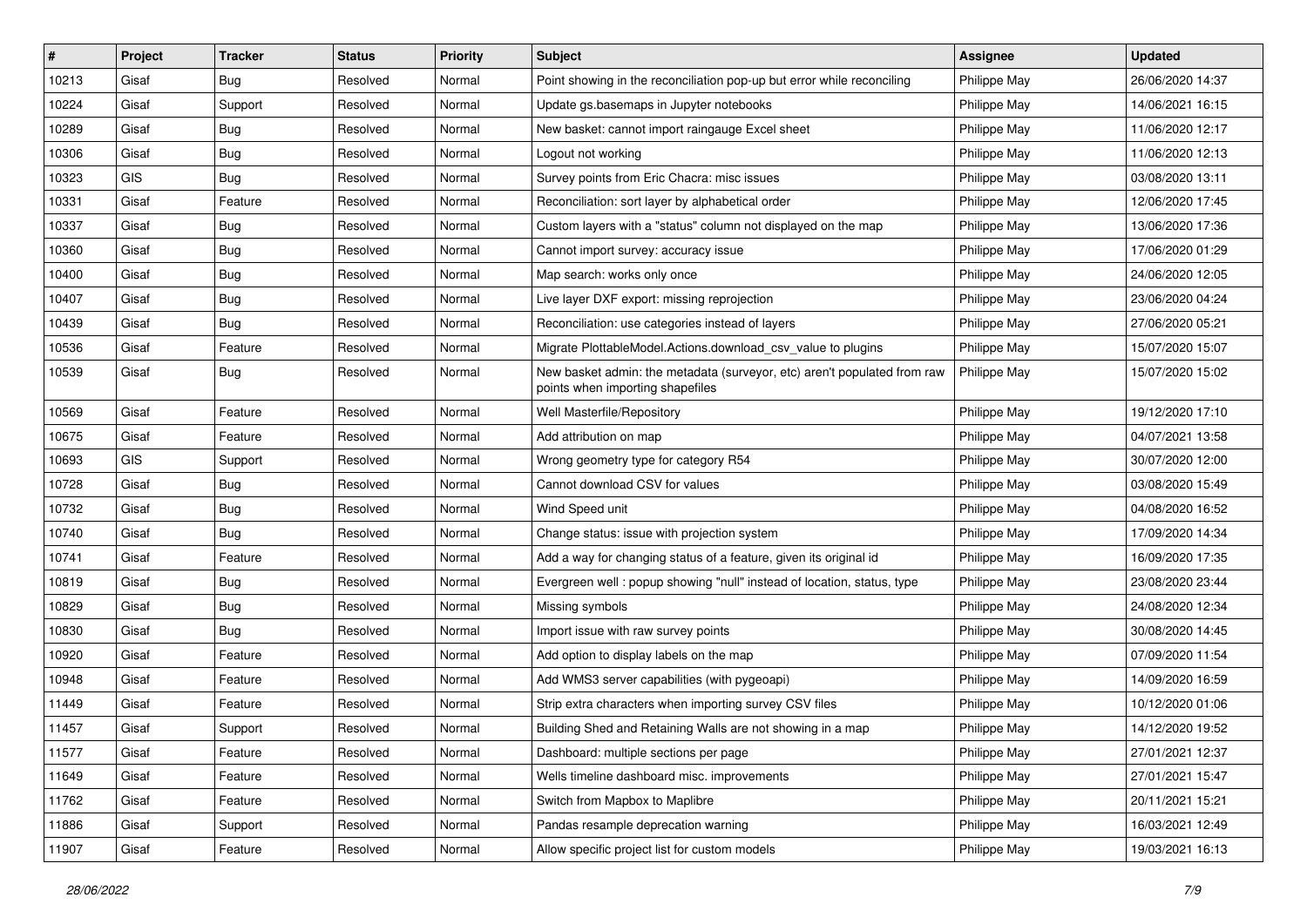| #     | Project                                | <b>Tracker</b> | <b>Status</b> | <b>Priority</b> | <b>Subject</b>                                                       | <b>Assignee</b> | <b>Updated</b>   |
|-------|----------------------------------------|----------------|---------------|-----------------|----------------------------------------------------------------------|-----------------|------------------|
| 12049 | GIS                                    | Bug            | Resolved      | Immediate       | <b>Gisaf Error</b>                                                   | Philippe May    | 22/04/2021 10:39 |
| 12075 | <b>GIS</b>                             | Feature        | Resolved      | High            | CSR Weather Station not showing since 22 of april 2021               | Philippe May    | 29/04/2021 15:34 |
| 12491 | Gisaf                                  | Feature        | Resolved      | Normal          | Measure distances on the map                                         | Philippe May    | 11/07/2021 11:51 |
| 12688 | Gisaf                                  | Support        | Resolved      | Normal          | Layers are not visible                                               | Philippe May    | 10/08/2021 10:03 |
| 12701 | <b>GIS</b>                             | Bug            | Resolved      | Normal          | Weather Station not showing data since 24 July 2021                  | Philippe May    | 12/08/2021 12:21 |
| 12895 | <b>GIS</b>                             | Support        | Resolved      | Normal          | Migrate backups to Bung                                              | Philippe May    | 12/11/2021 00:36 |
| 13068 | <b>GIS</b>                             | Support        | Resolved      | Normal          | Migrate gisaf VM to bullseye                                         | Philippe May    | 25/10/2021 17:28 |
| 13090 | Gisaf                                  | Support        | Resolved      | Normal          | Importing error in new admin                                         | Philippe May    | 28/10/2021 11:00 |
| 13125 | Gisaf                                  | <b>Bug</b>     | Resolved      | Normal          | Live layers: error with no detail shown                              | Philippe May    | 01/11/2021 19:06 |
| 13132 | <b>GIS</b>                             | <b>Bug</b>     | Resolved      | Normal          | CSR Weather station missing data 28 nd 29 Otober 2021                | Philippe May    | 06/11/2021 12:20 |
| 13202 | Gisaf                                  | Support        | Resolved      | Normal          | Gisaf is showing error                                               | Philippe May    | 12/11/2021 12:59 |
| 13235 | <b>GIS</b>                             | Support        | Resolved      | Normal          | Server hardware failure (sdc hard drive)                             | Philippe May    | 19/11/2021 17:59 |
| 13258 | Gisaf                                  | Bug            | Resolved      | Normal          | Missing data from AmbientWeather weather stations                    | Philippe May    | 21/11/2021 16:50 |
| 13447 | <b>GIS</b>                             | Support        | Resolved      | Urgent          | Server down due to electrical power cut                              | Philippe May    | 31/12/2021 17:14 |
| 13642 | Gisaf                                  | Support        | Resolved      | Urgent          | Electrical problems: Server down                                     | Philippe May    | 15/02/2022 09:38 |
| 13681 | Gisaf                                  | Support        | Resolved      | Normal          | Gisaf isn't Connecting                                               | Philippe May    | 19/02/2022 11:01 |
| 13763 | <b>GIS</b>                             | Support        | Resolved      | Normal          | Gisaf not responding                                                 | Philippe May    | 11/03/2022 13:03 |
| 13883 | <b>GIS</b>                             | Support        | Resolved      | Urgent          | Gisaf not responding - Possible issue with tag editing?              | Philippe May    | 07/04/2022 19:34 |
| 13885 | <b>GIS</b>                             | Bug            | Resolved      | Normal          | Wrong name showing in the list of layers in the map                  | Philippe May    | 23/04/2022 04:04 |
| 13952 | Gisaf                                  | Support        | Resolved      | Normal          | Gisaf isn't Connecting                                               | Philippe May    | 25/04/2022 11:27 |
| 13968 | Geomatic<br>studio models<br>for Gisaf | Feature        | Resolved      | Normal          | Create layers and all for the LB records                             | Philippe May    | 28/04/2022 17:18 |
| 13982 | <b>GIS</b>                             | Support        | Resolved      | Normal          | Update server's storage                                              | Philippe May    | 06/05/2022 14:38 |
| 14072 | <b>GIS</b>                             | Support        | Resolved      | Urgent          | Gisaf very slow                                                      | Philippe May    | 19/05/2022 02:29 |
| 14090 | <b>GIS</b>                             | Feature        | Resolved      | Normal          | Move to SDDs after failure of one HDD in the RAID array of the domUs | Philippe May    | 27/05/2022 16:28 |
| 7549  | GIS                                    | Task           | Resolved      | Normal          | Surrender and Grace WWTP Health check                                | Meera Natarajan | 06/02/2019 09:57 |
| 7550  | <b>GIS</b>                             | Task           | Resolved      | High            | meeting Gilles                                                       | Meera Natarajan | 13/02/2019 11:13 |
| 7722  | <b>GIS</b>                             | Task           | Resolved      | Normal          | health check standardization of observation                          | Meera Natarajan | 27/02/2019 16:22 |
| 7723  | <b>GIS</b>                             | Task           | Resolved      | Normal          | comparison pH and TDS meter                                          | Meera Natarajan | 09/03/2019 11:18 |
| 8287  | <b>GIS</b>                             | Task           | Resolved      | Normal          | additional information to the template                               | Meera Natarajan | 24/05/2019 16:31 |
| 9119  | GIS                                    | Task           | Resolved      | Normal          | Individual/community well data                                       | Meera Natarajan | 23/10/2019 11:16 |